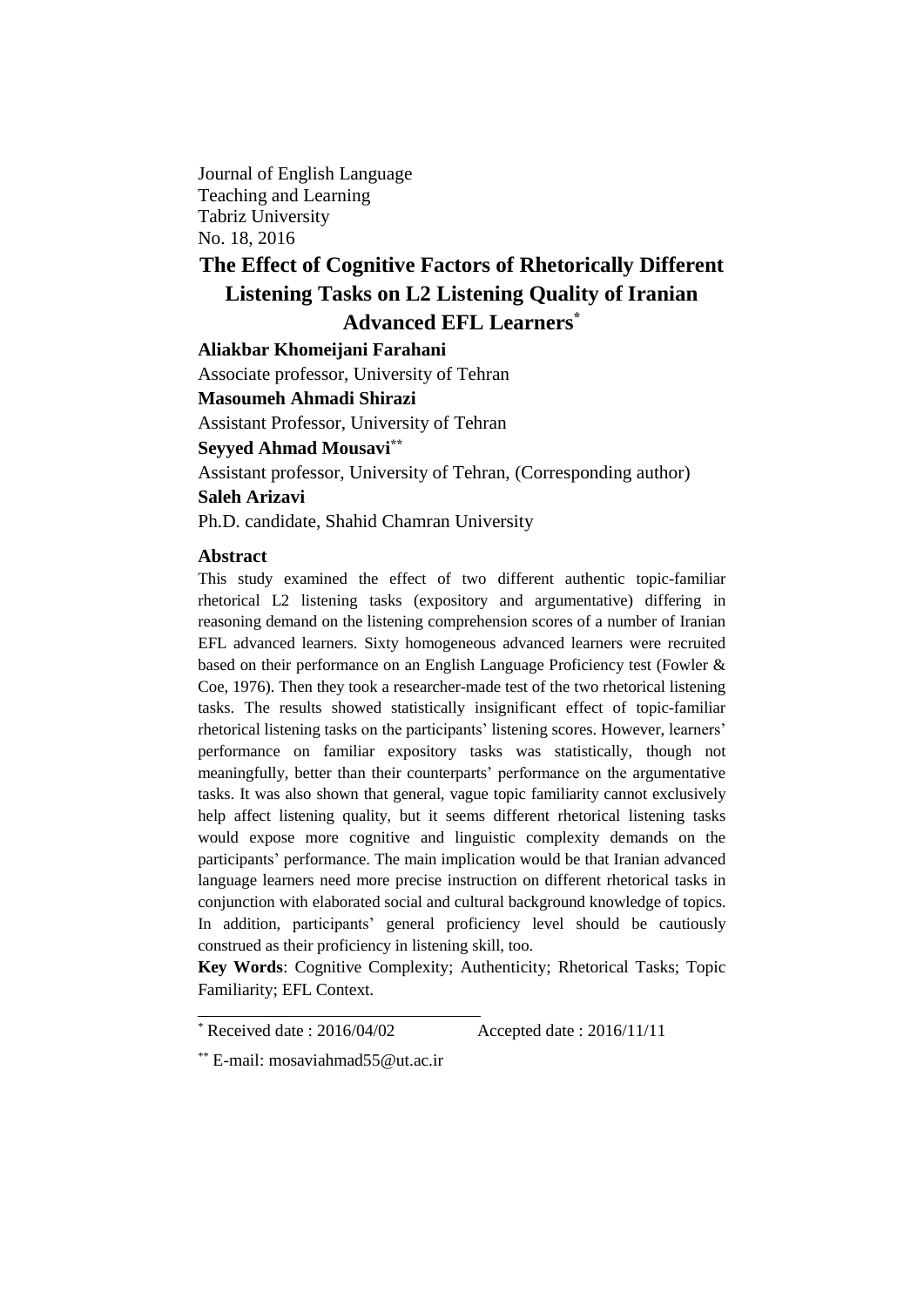#### **Introduction**

Listening is a key skill in second or foreign languages; it plays a crucial role in communication and in language acquisition (Anderson & Lynch, 1988; Nunan, 1998). Regarding the fundamental role of listening in second language acquisition, Rost (1994) pointed out that listening is a vital skill in learning language since it provides input for the learner. Without understanding input at the suitable level, any language learning attempt simply cannot begin. Nation and Newton (2009, p. 38) also asserted that listening "gives the learner information from which to build up the knowledge necessary for using the language; and when this knowledge is built up, the learner can begin to speak".

On the other hand, listening without successful comprehension is of a scanty value. This is actually achieved as a result of interaction of a myriad of cognitive factors that can differently affect any learners' language achievement. Some of these factors such as working memory and topic familiarity relate to language learners, while other factors like cognitive demand, linguistic complexity, and authenticity level of language learning tasks belong to the language texts and/or tasks (Long, 1989; Schmidt-Rinehart, 1994).

Cognitive approaches in language learning focus on determining the cognitive factors and processes that help the individual learners acquire a language. Bachman and Palmer's (1996) model of language ability, for example, has taken a cognitive perspective to present communicative language use. Many researchers have investigated these cognitive dimensions influencing learning language skills such as writing and reading (Daneman & Carpenter, 1980; Reynolds, 2002; Yang, 2009; Waters & Caplan, 1996; Yun, 2005), but the listening area is among the most under-researched areas in which the central issue is try to find and define a more comprehensive blueprint of listening, that is, what individual cognitive factors are involved in comprehending spoken language (Bloomfield, et al., 2010). Other approaches concentrate on language listening in developing listening expertise (Skehan, 1998; Vandergrift, 2004-2007). From among the many cognitive factors, the cognitive demands of topic familiarity and language test/task have always been of great interest in language learning.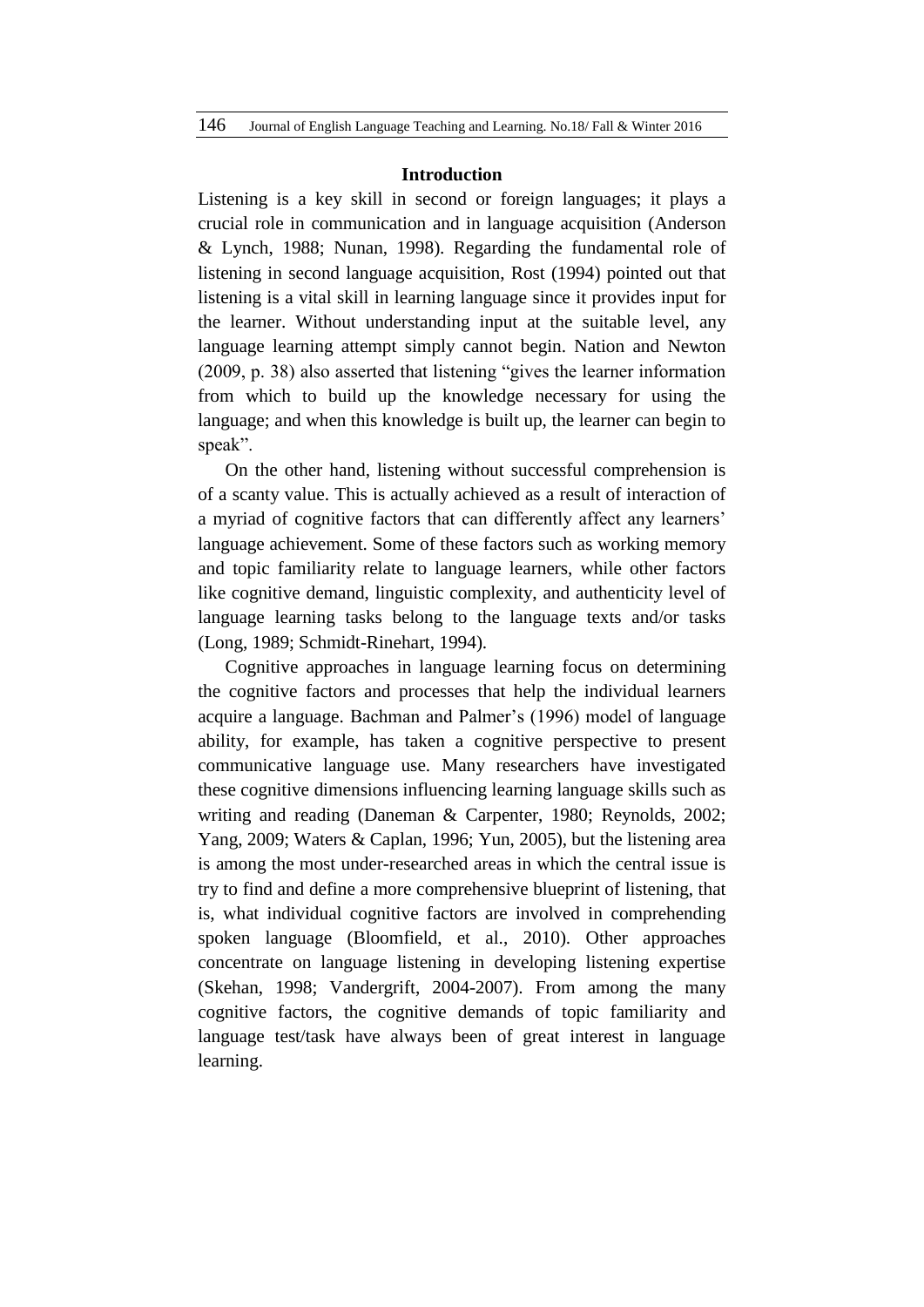On the cognitive complexity of topic familiarity, Robinson's Cognition Hypothesis (Robinson, 2010) and Skehan's Trade-off Hypothesis (Skehan, 1998; Skehan & Foster, 2001) have the same predictions for its effects on language production in the task-based language teaching (TBLT), with higher familiarity leading to higher accuracy, complexity, and fluency. Skehan predicts some types of trade-off among the three performance areas, and lower familiarity resulting in lower accuracy, complexity, and fluency. Needless to mention that the existing empirical studies on the role of topic familiarity on a learner's L2 have yielded controversial results (Long, 1990; Bacon, 1992). Schema-based models of comprehension (e.g., Carrell & Eisterhold, 1983; Rumelhart, 1980) are most often used in SLA research to describe the role that learners' background knowledge plays in facilitating listening comprehension. Many studies (Cumming, 1989; Mueller, 1980) have found evidence for the positive effect of topic familiarity on the quality of language learning skill (like writing and reading), whereas, other studies (e.g., Bacon, 1992; Long, 1990; Yun, 2005) did not find a clear relationship in their investigations of L2 learners' performance. However, the extent to which the predictions made are correct for listening skill can probably be best tested in empirical studies. Studies examining the role of topic familiarity on L2 listening comprehension have found a facilitative effect (Bodie, et.al., 2008; Burns, Dean & Foley, 2004; Kobeleva, 2012; Long, 1990; Schmidt-Rinehart, 1994; Vandergrift, 2007). Aidinlou et al., (2012), however, showed measures of background knowledge can vary and, as a result, may confound the results.

Language texts (written or spoken), the second cognitive factor in our study, as an important medium for the acquisition of new knowledge in instructional settings have received a large amount of attention (Wineburg, 1996 in Vidal-Abarca, et. al., 2002). This variable has differently been defined in literature such as text types (Hatim & Mason, 1997), rhetoric tasks (Brooks & Warren, 1979), discourse mode (Weigle, 2002) genre (Carroll, 2008; Swales, 1990). Carroll (2008) defines it as any form of discourse that has a characteristic recurrent structure. Genres are important because they provide us with general expectations regarding the way information in a discourse will be arranged and unfolded. The linguistic and schematic organization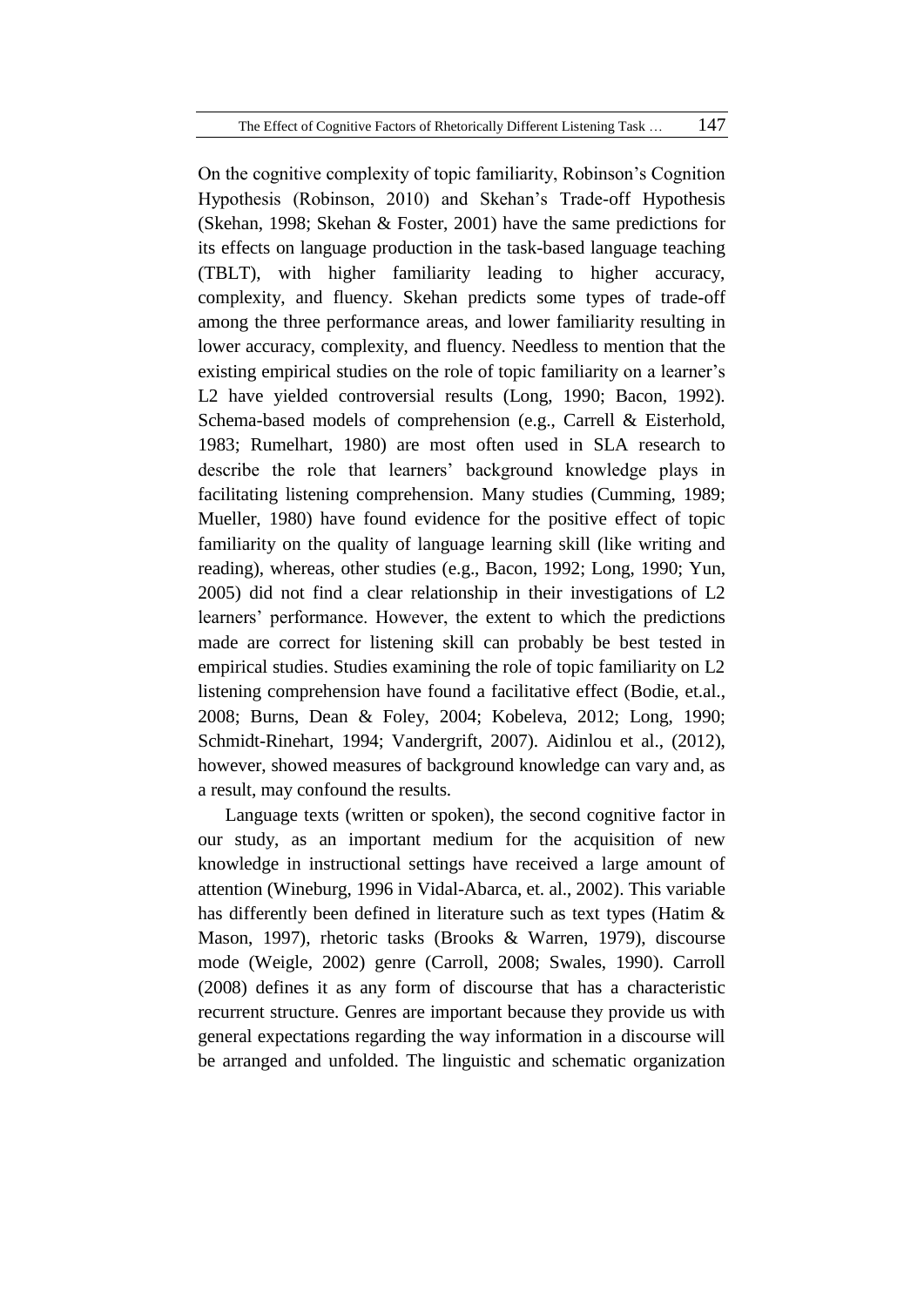and arrangement of the information embedded in these genres can have different influence on the readers and listeners (Hartman & Hartman, 1993). Alongside their key role in providing input and their unique characteristic structures, different rhetorical tasks require varying degrees of attention and cognitive processing. Rhetoric theories (e.g. Bain, 1967; Brooks & Warren, 1979; Yang, 2014), taxonomies of educational objectives (e.g., Anderson & Krathwohl, 2001), and human cognitive development trajectories (e.g., Kuhn & Franklin, 2006; Piaget, 1972) all lend support for the different levels of cognitive demands inherent in the rhetorical tasks. Preferring the term rhetorical task for this study, we need to say rhetorical task is one of the most studied cognitive dimensions in L1 and L2 studies that have dealt with reading and writing, since it seems that tracing learners' performance in reading and writing is easier than assessing listening. For this reason, it is ultimately plausible to find more reliable, theoretical, and practical models in those skills.

In general, it was found that understanding rhetorical tasks have significant effects on the development of language skills (Andrews, 2010; Sadeghi, Hassani & Noory, 2014). However, Freedle and Kostin (1996) and Ying-hui (2006) concur that it is difficult to conclude exactly how, if at all, L2 listening comprehension is affected by different rhetorical tasks. In addition, these tasks differ in terms of types of thinking involved and thus inherently different levels of cognitive demands (Weigle, 2002), as well as whether reasoning is required and the degree of reasoning called for (Bain, 1967; Brooks & Warren, 1979). Most studies in writing and reading showed that learners will produce language of higher accuracy and linguistic complexity but lower fluency when performing on the more complex rhetorical tasks such as argumentative or expository ones compared with narrative and descriptive (Ellis & Yuan, 2004; Yang, 2014). It is believed that this challenge is rooted in the different cognitive and linguistic complexity of these tasks (Ellis, 2003). Interestingly, however, Ying-hui (2006) examined passages with description, comparison, and causation structures, but did not find any relationship between rhetorical structure and difficulty in L2 listening comprehension. When it comes to instruction, Sadeghi, Hassani & Noory (2014) found that genre-based instruction of listening does have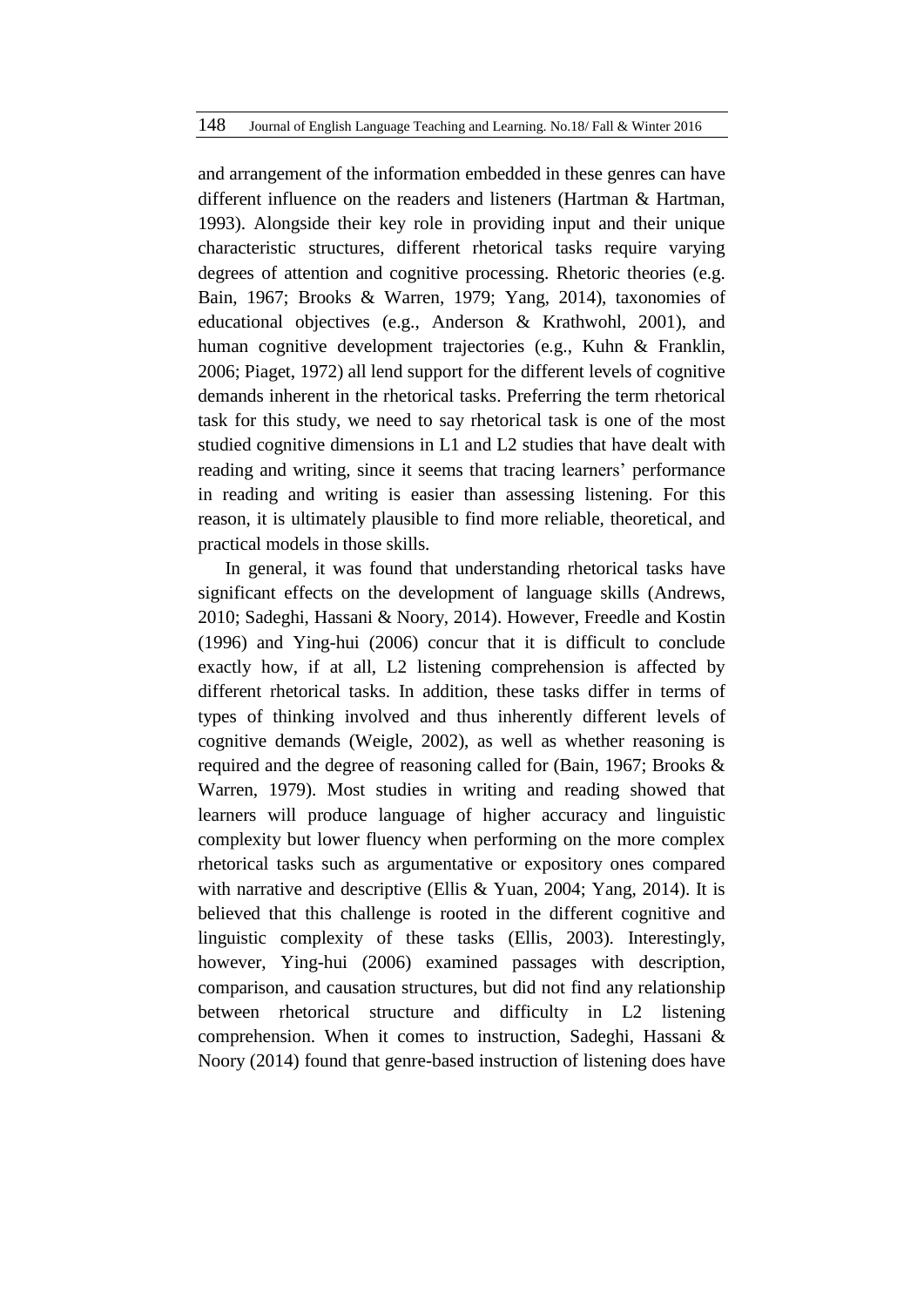positive impact on listening comprehension of Iranian male intermediate students.

By taking the effect of topic familiarity on learning language skills into account, it is observed that the picture of rhetorical tasks is not near complete without a consideration of the learners' topic knowledge of different rhetorical tasks which are associated with different types of schemata (Carroll, 2008). Studies of comprehension and recall of stories, for example, provide support for specific types of schema such as story grammar (Carroll, 2008), or any students' familiarity with different issues in the story telling (Haberlandt, Berian, & Sandson, 1980). It is believed that just as much as rhetorical task, different topics make difference in task performance even for topics of the same rhetorical task, in terms of scores (e.g., Hamp- Lyons & Mathias, 1994; Gabrielson, Gordon, & Engelhard, 1995) and language production features (Yang, Lu, & Weigle, 2012). On the other hand, listeners with rich background knowledge use it to compensate for misunderstandings, unclear speech, and a lack of local or specific context from earlier parts of the text (Goh, 2000). This use of background knowledge can also be detrimental, though. That is because listeners rely too heavily on prior knowledge, prior conversational units, and relational history with the speaker which may be unduly biased (Bodie et al., 2008). That said, the advantages likely outweigh the disadvantages; using background knowledge to help understand a passage frees up attentional resources to be devoted to other aspects of the listening task (Goh, 2000).

Despite the paucity of cognitively-initiated studies in EFL context, both academic and non-academic people, especially language learners need to experience various listening rhetorical tasks in the course of language acquisition/learning (Martos, 2004). Even though researchers have identified a number of different types of rhetorical structures (Meyer & Freedle, 1984), few studies have been devoted to determining whether one type is easier for listeners to comprehend than another. Studies examining the relationship between rhetorical structure and L2 listening comprehension do not provide strong evidence that particular rhetorical tasks are easier to comprehend than others for non-native listeners.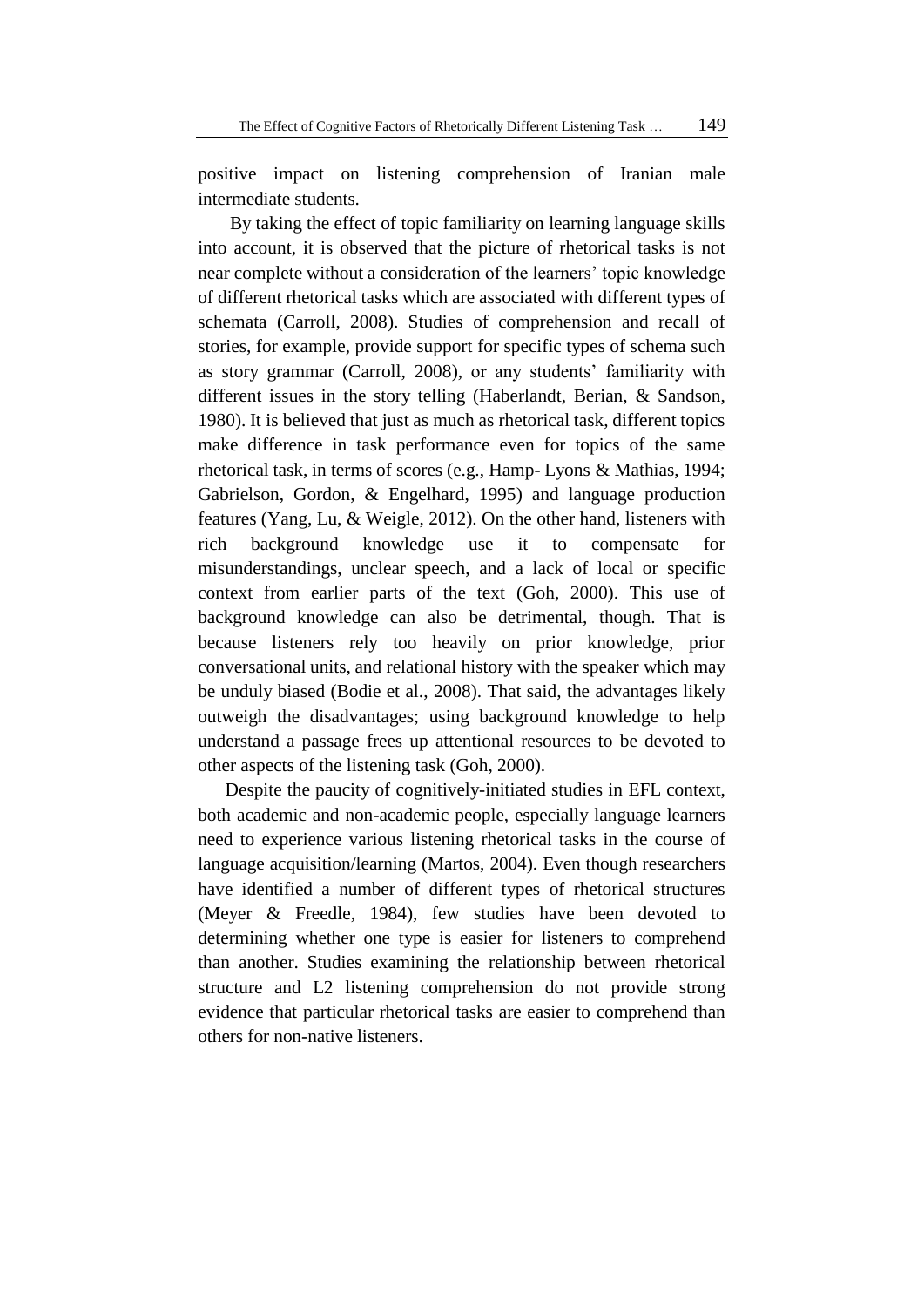On the other hand, most studies mainly have focused on the effect or relationship of topic familiarity with learners' factors, like culture knowledge (Hayati, 2009), gender (Martínez, 2013), vocabulary (Pulido, 2007), proficiency level (Chiang & Dunkel, 1992), and contextually-related factors, like languages other than English, its impact in L1 setting, and ESL contexts (e.g., Bacon, 1992; Cecilia Chang, 2006; Mueller, 1980). In fact, the existing body of research has little, if any, dealt with L2 listening quality attained by the interaction of topic familiarity and different rhetorical tasks with regard to the amount of cognitive demands imposed on the L2 listeners' performance in EFL context. Accordingly, in this study, it is hypothesized that when rhetorical tasks are used with familiar topics, this process would affect L2 listening quality.

Theoretically and empirically encouraged by TBLT, this study aims at exploring the effect of two factors, topic familiarity and authentic listening rhetorical tasks, involved in L2 listening from a cognitive perspective on the learners' listening quality. The expository and argumentative rhetorical tasks were selected as listening input for a number of Iranian EFL advanced participants in one-shot experimental study where no treatment was given. To this end, the following research questions are formulated:

1. Are there any differences in terms of listening comprehension mean scores of the participants who are exposed to different topicallyfamiliar listening rhetorical tasks?

2. If so, which rhetorical task affects listening quality more significantly?

Based on these two questions the following null hypothesis was generated:

There is no statistically significant difference in participants' mean scores of topic-familiar rhetorical listening tasks, at *p*< 0.05.

# **Methodology**

# **Participants**

Based on a systematic random sampling, 60 male and female language learners (age range 20-33) were chosen from 117 learners (registered in 8 language centers) in Abadan and Khorramshahr, two cities in the south west of Iran. Through their performance on a sample Nelson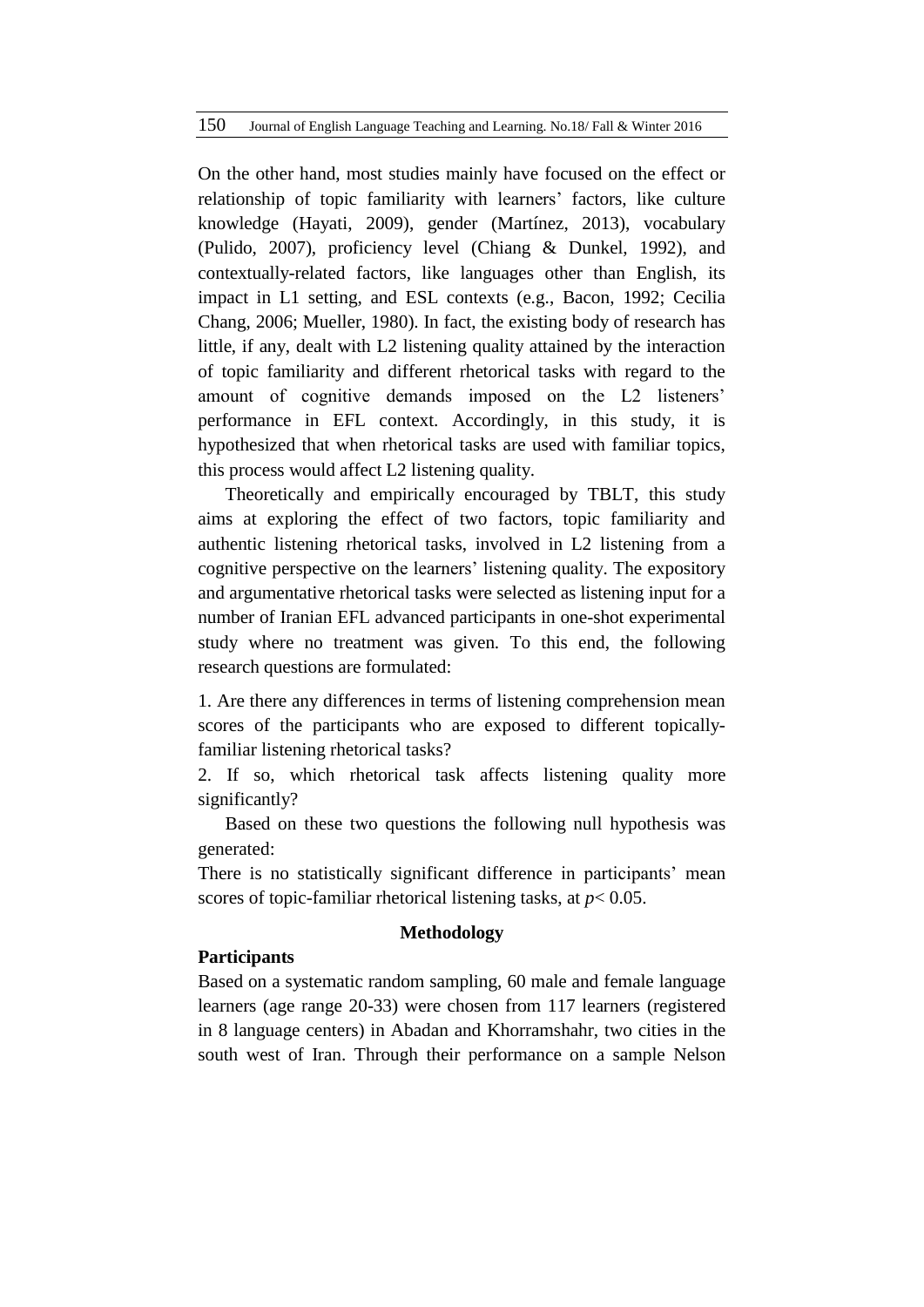English Language Proficiency Test (Fowler & Coe, 1976), it was found the participants were at advanced level. They were then randomly divided into two 30-subject experimental groups; one took a researcher-made test of topic-familiar expository listening tasks and the other was given a test of topic-familiar argumentative listening tasks. To secure proficiency homogeneity of the groups, a *t*-test was applied (t<sub>o</sub> =1.200 t<sub>critical</sub> = 2.000, at  $p = .95$ ). This means the groups were about equal in terms of proficiency level (see Table 1). The selected participants were mainly motivated to take part in this study because they had already intended to partake in advanced examinations such as TOEFL and IELTS.

*Table 1 Group means and standard deviations for the homogeneity test.*

| Groups                                      | N Mean   | <b>Standard deviation</b> |
|---------------------------------------------|----------|---------------------------|
| Experimental group (arg) 30 13.25           |          | 10.29                     |
| 1.200                                       |          |                           |
| Experimental group (exp)                    | 30 13.85 | 9.79                      |
| <i>p</i> -value $\leq$ 0.05<br>$n=60$ df=59 |          | $t$ -critical=2.000       |

# **Instruments**

Three testing instruments were utilized in this study. Nelson Battery – section 300A (Fowler & Coe, 1976) was applied to ensure groups' equality with reference to their EFL proficiency. Though Fowler and Coe (1976) claim that all their test items have been pretested and so their tests seem to be reliable for the purpose of testing the language proficiency of students, still the reliability of this test was computed through the application of Kudar and Richardson (KR- 21) correlation  $(r = .75)$  because no solid score of reliability measure is offered in their book. This test had been used because: (1) it was the one of available ones, and (2) its use does not require permission from the authors. Then, two simulated forty-item tests of listening tasks; topic-familiar argumentative listening tasks and topic-familiar expository listening tasks were administered. The listening tasks were chosen from two authentic listening sites (TED.COM and Englishlistening.com) and from relevant IELTS and TOEFL listening ones. The validity of materials was judged by three TEFL experts and their inter-rater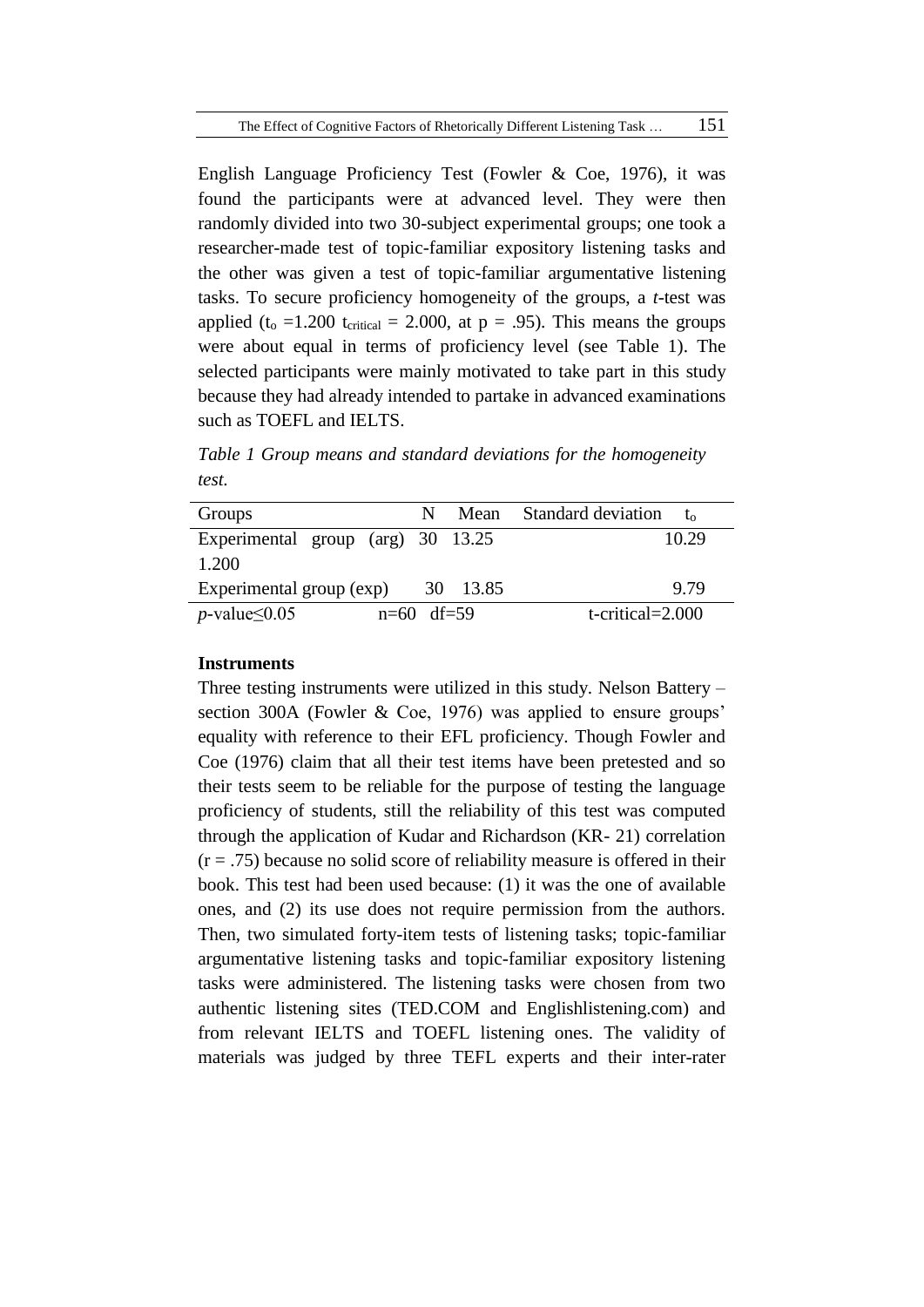reliability was measured by KR-21 formula. An acceptable reliability was obtained.

To standardize the tests, the researchers administered the tests to two pilot groups of 10 students who had roughly about the same language proficiency level as the participants of the study, but they were not selected for the study. Once the tests papers were corrected, the item discrimination (between .45 and .65 in this study) for each tests item was calculated and some items were discarded while some were modified. The revised versions were used for the next stage of the study. The revised forms of these tests were administered to other pilot groups of eight students. Here, again the item difficulty and item discrimination of all the tests items were estimated. All the items of the tests had an acceptable level of difficulty and suitable power of discrimination. According to Kudar and Richardson (KR-21) formula, the reliability indices of the tests were estimated (*r* Argu = .73 and *r*  $Expo = 75$ .

After administrating the proficiency test, a questionnaire was given to the participants. The items in the questionnaire were mainly detecting their general topic knowledge. It is worth mentioning that in the main listening tests there were some test items that were about different aspects of a single topic. The reason behind this was to circumvent the number of topics to only a few common topics as investigated by the questionnaire. The reliability and validity of the questionnaire were computed by Pearson Product  $(r = .88)$  and the experts' judgment.

# **Procedure**

In this one-shot experimental study, after administering the proficiency test, the participants were divided into two experimental groups (expository and argumentative). The rationale behind dividing the participants and not having a single group was to minimize the degree of the practice effect gained through taking two tests of familiar topics by one group (Mackey & Gass, 2005) and another is to enhance the chance of inter-group comparisons, whereby the effect of topic familiarity as a moderator variable would be diminished. Having identified the participants' proficiency level, a questionnaire, described in instrument section above, was given to the participants. Next, each group took the researcher-made tests described above. In this study,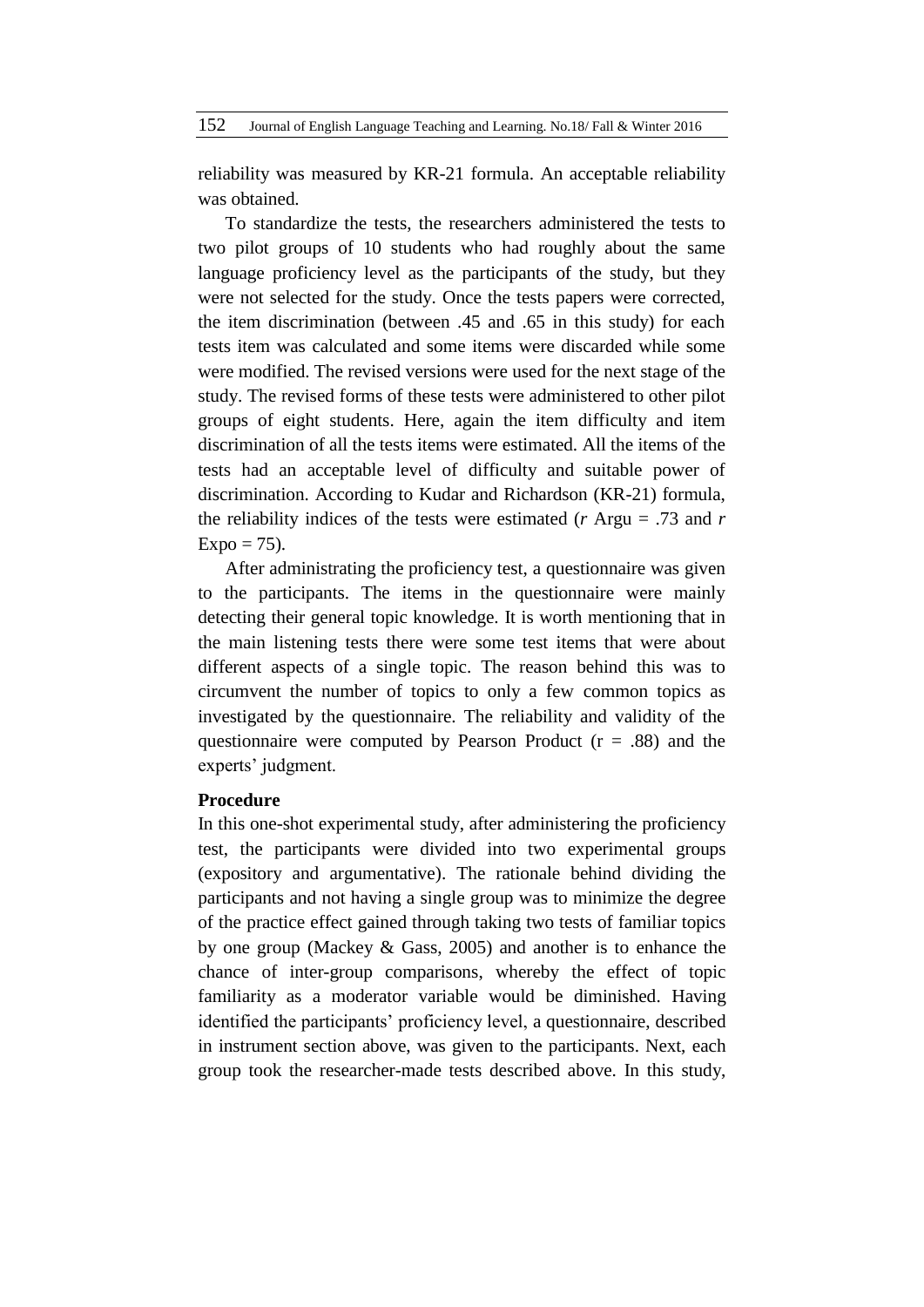topic familiarity is defined as the amount of direct and explicit knowledge listeners presumably have developed about a topic through all kinds of experience, such as having direct personal experiences or observations, conversing or thinking about the topic, or obtaining information about the topic from other sources.

To determine the rhetorical task types, Michigan's Genre Project Clarifying criteria were used. The rhetorical listening inputs chosen for this study were selected from authentic sources, mentioned above, according to their different rhetorical purposes, functions, generic, and linguistic features (Askehave & Swales, 2001; Brooks & Warren, 1979; Smith, 2003). In general, it is believed that these tasks differ in terms of types of thinking involved, their different inherent levels of cognitive demands (Weigle, 2002), as well as the required reasoning and the necessary amount of reasoning (Bain, 1967; Brooks & Warren, 1979). The genre of argumentation and exposition were employed because, as hypothesized in our study, are less attended to in the language education in Iran. Another reason is the researchers' own experience with the issue which is the driving force for this study. Moreover, these tasks are common rhetorical tasks that EFL advanced learners may encounter in the listening module of high-stake standard tests.

#### **Results**

Once the data related to the experimental phase were gathered, they were subjected to the statistical analysis of ANOVA (One-Way) in order to see if the authentically topic-familiar rhetorical listening tasks affected participants' listening quality, and if so, whether the result was statistically significant. The results indicated expository group performed a little better though this performance was not statistically significant. The participants of the argumentative group had lower mean on the test. Table 2 displays the descriptive statistics for the L2 listening scores on the two rhetorical tasks. The one-way ANOVA test revealed that there was no statistical difference between the group means, F (3.243) = .360, p = .95,  $\eta^2$  = 0.004, with an achieved power of 0.85 for the statistical analysis. This confirms that the groups did not perform differently on the listening tasks. According to Cohen (1977), eta squared  $(\eta^2)$  and partial eta squared ( $\eta^2$ partial) of the value of .01 is considered as small, .06 as medium, and .14 as large. The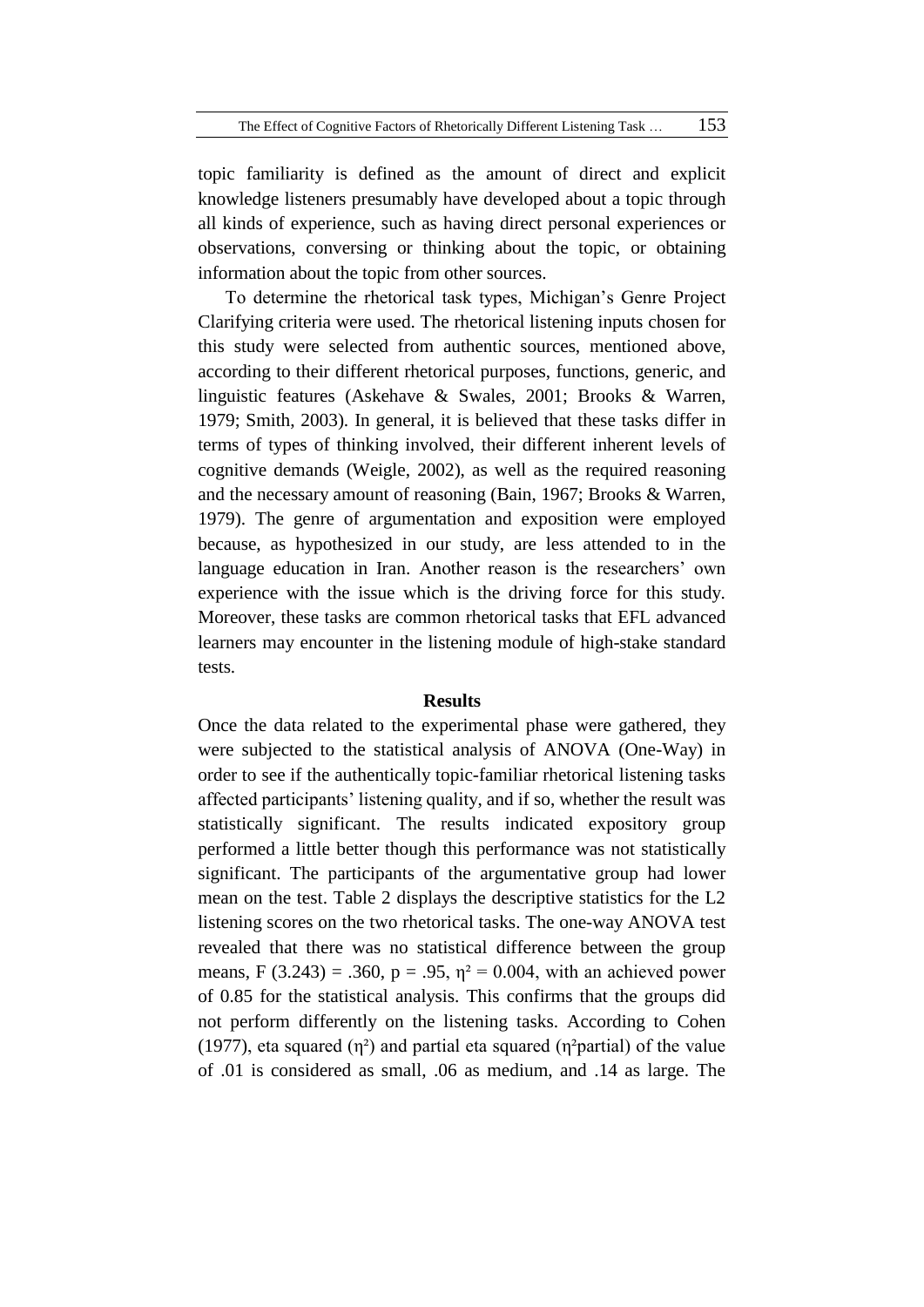effect size observed for this comparison is negligible, particularly in view of the adequate power achieved, showing that even with a larger sample size, a difference is unlikely to be observed. The participants performed equally well on the different rhetorical tasks.

Table 2 *Means and Standard Deviations for L2 Listening Scores by Rhetorical Task*

| Group                     |    |       |      |  |
|---------------------------|----|-------|------|--|
| Expository                |    | 10.94 | 3.11 |  |
| Argumentative             | 30 | 10.00 | 2.76 |  |
| $\mathbf{a}$ $\mathbf{a}$ |    |       |      |  |

 $*$  p< 0.05

Table 3 *One-way* ANOVA for *the Groups' Performances on Rhetorical Listening Test*

| sum of mean squares<br>Group                                | df | Mean square |       | Sig. |
|-------------------------------------------------------------|----|-------------|-------|------|
| Between group 65.48                                         |    | 30.74       | 3.243 | .360 |
| Within group                                                | 57 | 9.4         |       |      |
| Total                                                       | 85 | 59          | 9.16  |      |
| $\sim$ $\sim$ $\sim$<br>and the contract of the contract of |    |             |       |      |

 $*$  p  $< 0.05$ 

#### **Discussion**

In this study, it was hypothesized that topic-familiar rhetorical listening tasks do not significantly affect the participants' listening quality. The results of the One-way ANOVA analyses showed no significant effect on the L2 listening quality, even though the participants' performance in the expository group was a bit better than the performance of the argumentative group. Thus, the null hypothesis stated in this study earlier can be confirmed. It seems that listening quality is affected by factors related to different dimensions of rhetorical tasks as well as topic familiarity. The non-significant difference between the two groups was marginally related to topic familiarity, but more pertinent to rhetorical task characteristics.

Looking at the effect of topic familiarity and rhetorical tasks on listening in isolation, we can find mixing results, some being highly supportive (e.g., Mueller, 1980; Sadeghi, Hassani & Noory, 2014), while others quite unsupportive (e.g., Long, 1990; Yun, 2005; Yinghui, 2006). But when their simultaneous interaction (topic familiarity and rhetorical dimensions of tasks) are traced, the picture is even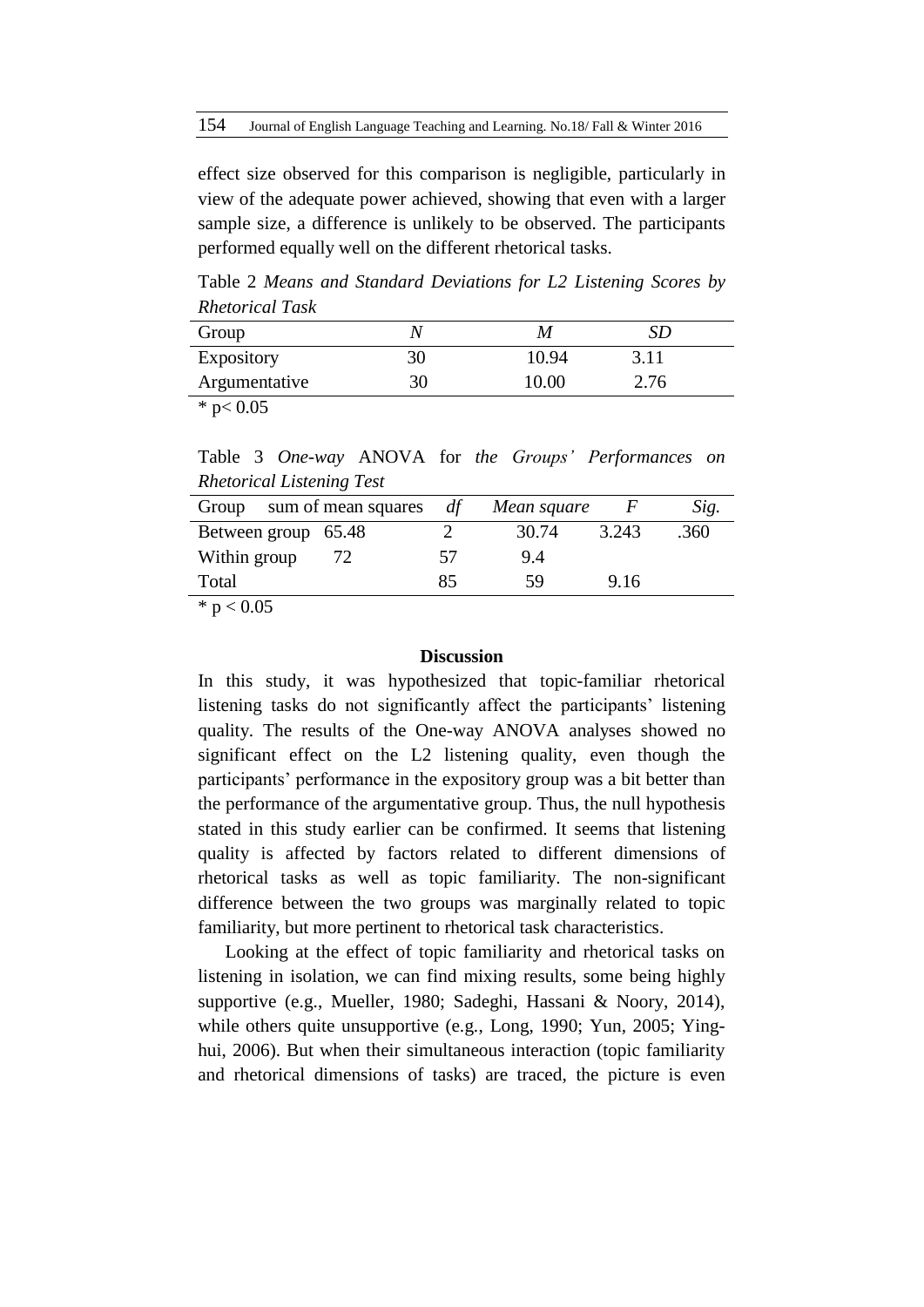going to be more blurred, making the inference about their individual role(s) in the process of listening more difficult, as observed in this study. The reason(s) for these statistically non-significant results, as reported above, can be justified through the following possible answers:

First, there is a perceived difference between learning a language in ESL and EFL context in terms of the amount and quality of L2 input (Carroll, 1997; Huebner, 1995). In ESL context, learners are exposed to a variety of listening input with different qualities paving the way for them to get more familiar with diverse topics and rhetorical communicative tasks. In most EFL contexts, however, language learners have little, if any, chance to experience real listening tasks. In these contexts, listening comprises a trivial proportion of most language learning. Thus, learners are not exposed to fine-grained topic-familiar listening input, presented in different rhetorical tasks. It seems learners' topic familiarity, as revealed in the questionnaire prior to the experimental phase, just tapped into their general familiarity. It can be contended being equipped with general familiarity per se does not guarantee learners' success in listening performance. In addition to general topic familiarity, learners need detailed sociocultural, sociopolitical, and rhetorical knowledge of the topics (Lantoff, 1999; Leeser, 2007; Rost 2005; Vandergrift,). It is possible to suggest even if the participants in this study had supposedly had enough topic familiarity, according to Rubin (1994), this would not always result in improved language learning generally and listening comprehension, specifically, because topic familiarity highly interacts with other variables such as text types and related linguistic and cognitive structures.

The second major factor is the rhetorical knowledge that seems to play a paramount role in this insignificant result. In general, argumentative and expository tasks differ in terms of types of thinking involved and the linguistic structure (Bloomfield et al., 2010) and thus inherently different levels of cognitive demands (Weigle, 2002), as well as the degree of reasoning involved (Bain, 1967; Brooks & Warren, 1979). Exposition requires recalling and generalizing based on events and states (e.g., Bain, 1967; Smith, 2003), and argumentation involves recalling, generalizing, and reasoning, with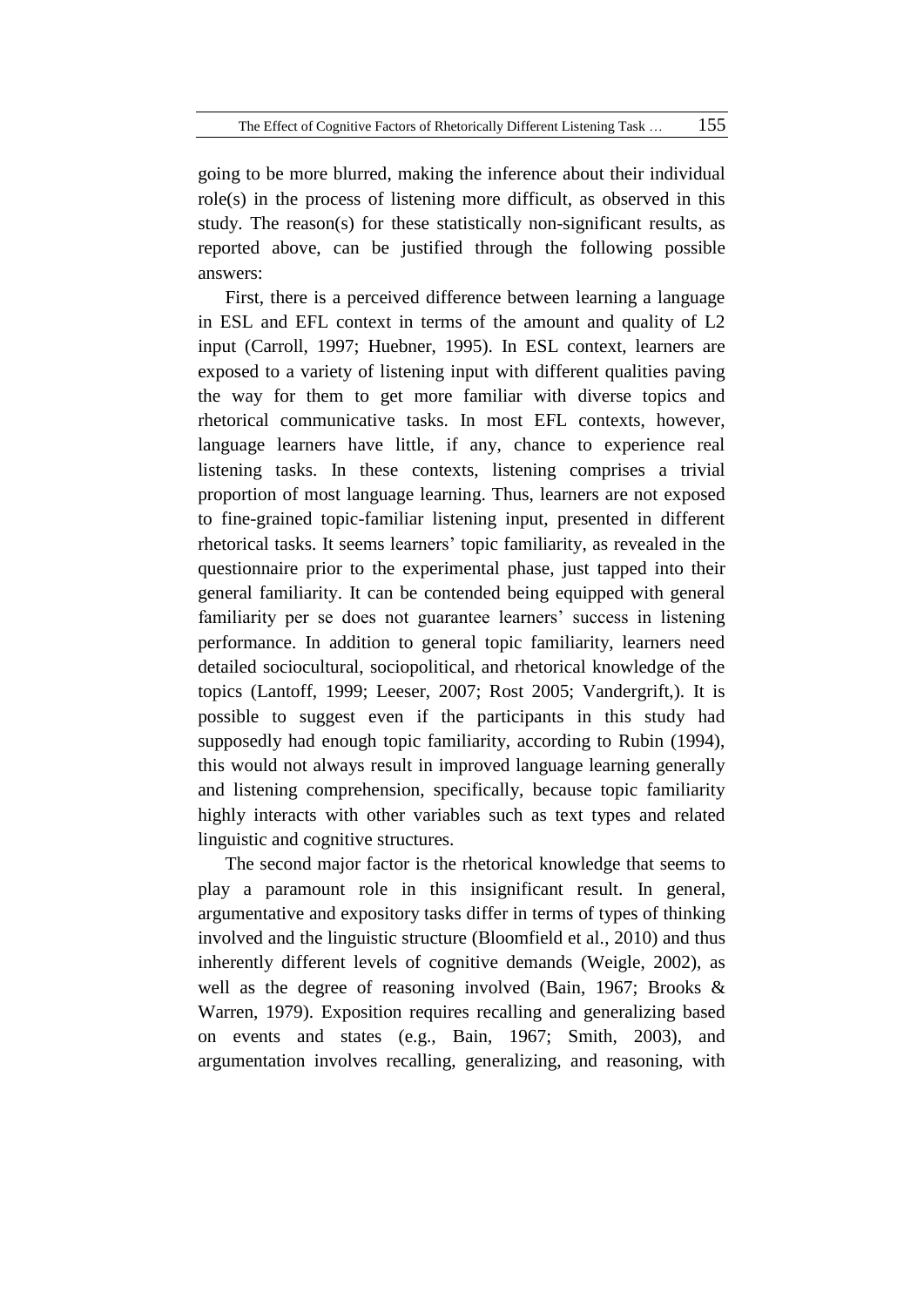more reasoning demand in argumentation (e.g. Bain, 1967; Brooks & Warren, 1979). Argumentation is seen to demand greater reasoning in comparison to exposition, not only because of establishing an argument but also because of making a defendable and strong argument; alternative views often need to be addressed and tackled in some ways through reasoning (Genung, 1900, Cited in Yang, 2014). The expository texts are more formal than argumentative and less authentic, so it seems that their comprehension would be easier than argumentative texts. Nevertheless, the difficulty associated with argumentative tasks should be better attributed to the authentic interaction that makes comprehension more difficult. This is in line with the conclusion that authenticity is not always facilitative and sometimes blocks comprehension even for advanced learners (Rubin, 1994). Given these observations, our findings are in line with Yang's (2014) pointing to the fact that different factors including topic familiarity of texts, rhetorical knowledge, and text and interaction authenticity have levels of cognitive demands on listeners.

Another point to consider is that most studies measure proficiency with regard to age of acquisition, teacher judgment, course level, or performance on a non-standard test. In turn, the definition of high versus low proficiency can vary from study to study, even when the same variable is measured. Although in this study, the participants' entry level of proficiency was determined as advanced, their poor performance on the rhetorical listening tasks proved their weak rhetorical knowledge due to the delicacies and facets pertinent to each rhetorical tasks. In Iran, most participants taking a proficiency tests are normally familiar with test structures that include different components like vocabulary, structure, reading, and listening with general-interest topics, so they are cognitively ready to take such exams. In addition, the participants' possible weak listening performance scores are overshadowed by their general score bands in general proficiency tests. However, taking an isolated listening test, including specified rhetorical tasks, might be a reason why they demonstrated weak performance in this study. Last but not least are the test format and the variety of test items of the listening test administered in this study. In comparison with the entry proficiency test which included only multiple choice items, the test given in the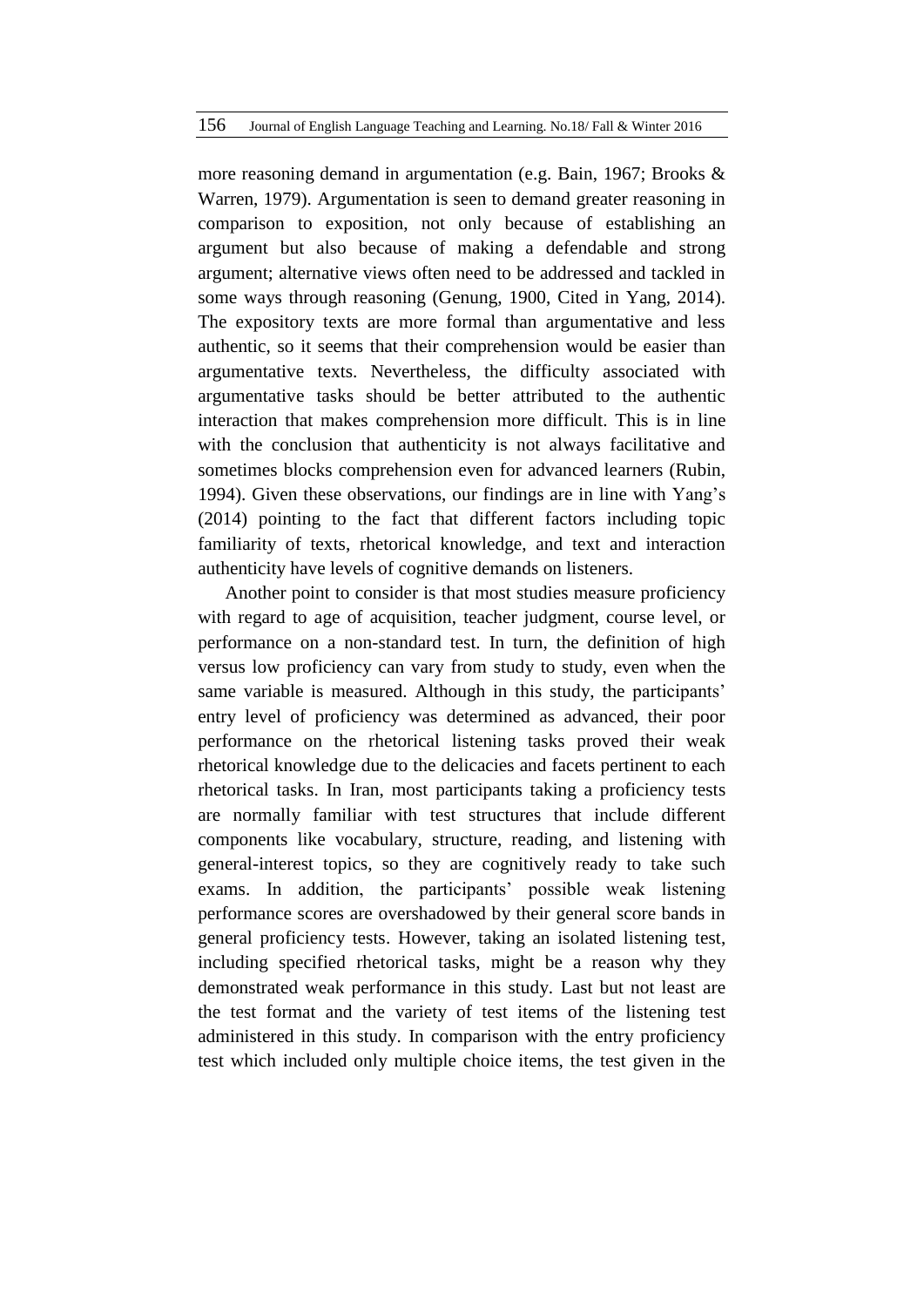experimental stage had a variety of test forms that participants have rarely encountered. This might be labeled as an imposing factor leading to this weak performance. Accordingly, the results raise the question of actual language proficiency level. It means that Iranian advanced level participants receive their advanced proficiency tokens through their performance on language proficiency tests in which all the language skills and sub-skills are tested and a general score is given. Learners' listening quality has always been understated or overshadowed by other abilities.

Finally, working memory capacity (WMC) is another possible factor that might influence the participants' poor performance on the rhetorical listening tasks given in this study. Even though the two rhetorical tasks selected differ cognitively, they both seem to have high demands on the participants' WMC. The cognitive demands of the rhetorical tasks can even possibly affect the EFL advanced learners' WMC since these learners are more concerned with lower level language processes like lexical decoding and sentential comprehension, but less concerned with higher order analyses of the rhetorical tasks (Bloomfield et al., 2010; Rubin, 1994). This claim is also supported by the evidence that the differences in WMC resources may be affected by features of input like various levels of topic familiarity and different rhetorical tasks. The difficulty of the task can determine how large a role WMC plays at the level of performance (Leeser, 2007). However, this effect can be moderated when deeper understanding of topics with cognitively-demanding processes are in question. Syntactic and lexical complexity of L2 linguistic input influences the amount of linguistic material that can be retained in WM memory (Cook, 1975), as well as the likelihood of recall (Loe, 1964). Another input factor that may lead to difficulty in listening quality is bias inherent in the task authenticity, which by nature resisted the researchers' endeavor to mitigate its effect in the current study. According to Richards (2001) authentic materials may be too culturally biased, so unnecessarily difficult to understand outside the language community. The vocabulary might not be relevant to the student's immediate needs. Too many structures are mixed, so they need more time decoding the texts (Kaprova, 1999). High amount of redundancy and more discourse markers of authentic materials (esp.,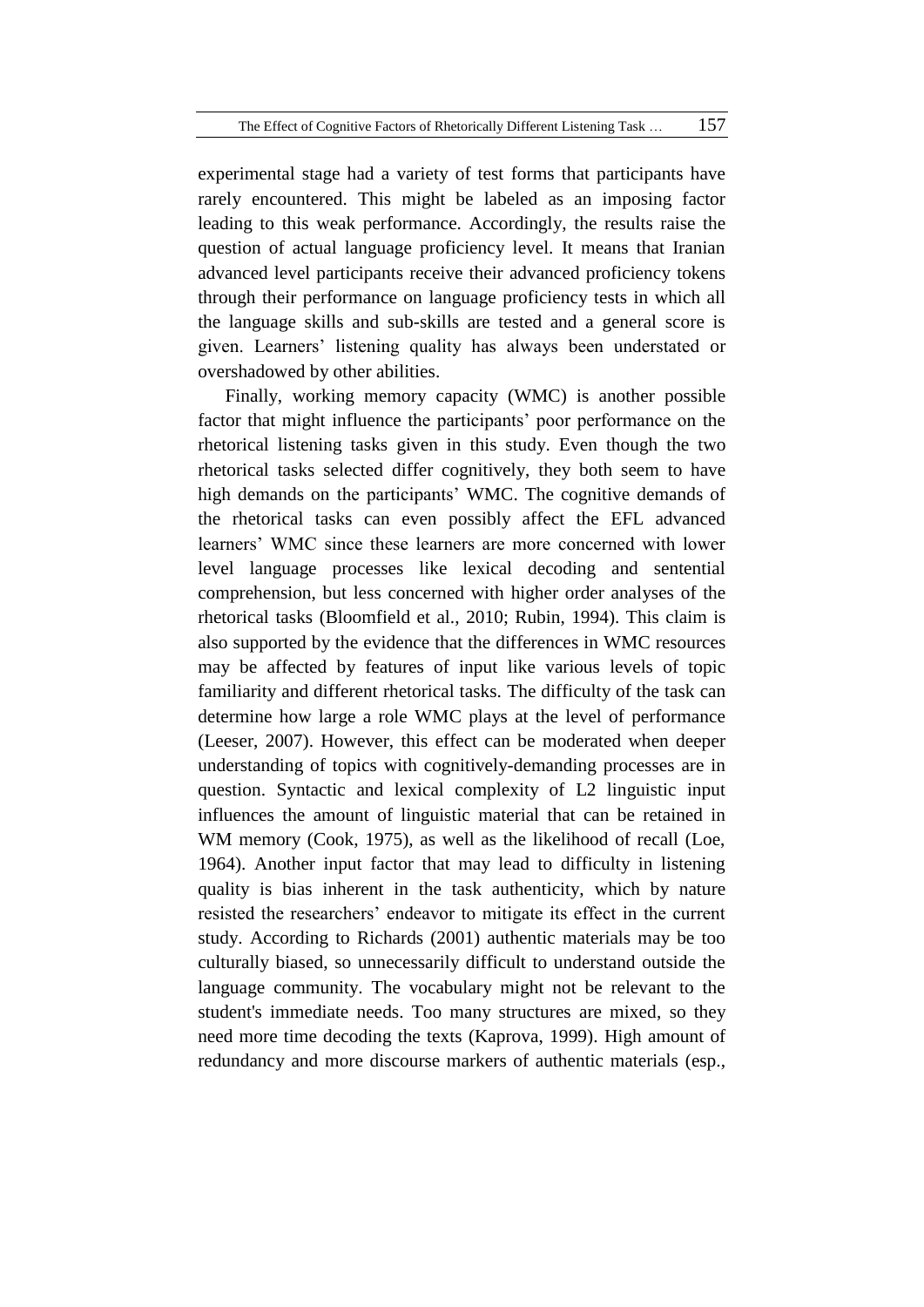in argumentative rather than expository tasks) result in counterproductive outcomes that do not facilitate comprehension.

Therefore, looking across the current literature on WM processing capacity and L2 comprehension (both reading and listening), the pattern of results indicates that WM is likely to impact L2 listening comprehension, and that these effects will be particularly strong in conditions that impose additional demands on WM. Some research suggests passage organization or type may impact listening comprehension because of an effect on working memory load. Presenting information in a more organized fashion makes this information easier to encode and maintain in working memory (Anderson, 2004; Baddeley, Lewis, Eldridge, & Thompson, 1984). Findings such as these indicate that the role of working memory in listening comprehension is likely to be affected by the organization of the passage and its topic (Bloomfield et al., 2010; Leeser, 2007).

# **Conclusion**

This study set out to examine the effect of topic-familiar rhetorical tasks (argumentative and expository) on the listening quality of Iranian advanced participants. The findings indicated an insignificant effect, with a trivial difficulty witnessed in processing argumentative tasks. The justification for this minor effect was elaborated under three main reasons. Perceived difference between ESL and EFL contexts in terms of the amount and quality of L2 input was observed as a critical factor. Participants' rhetorical knowledge was another decisive factor, and still working memory capacity was seen as a key criterion in the participants' poor performance on the rhetorical listening tasks given in this study.

It can be concluded that topic familiarity does not guarantee participants' better performance on argumentative and expository listening tasks by itself. Language learners also need to become more familiar with the complex linguistic layers underlying each rhetorical task required to perceive and process them. Carrel (1985) argued that explicit teaching of various aspects of text structure and rhetorical organization of texts would significantly increase the amount of information ESL students could recall. It is possible to imply that introducing different topics with their typical rhetorical manifestations can make a difference in task performance when we consider the role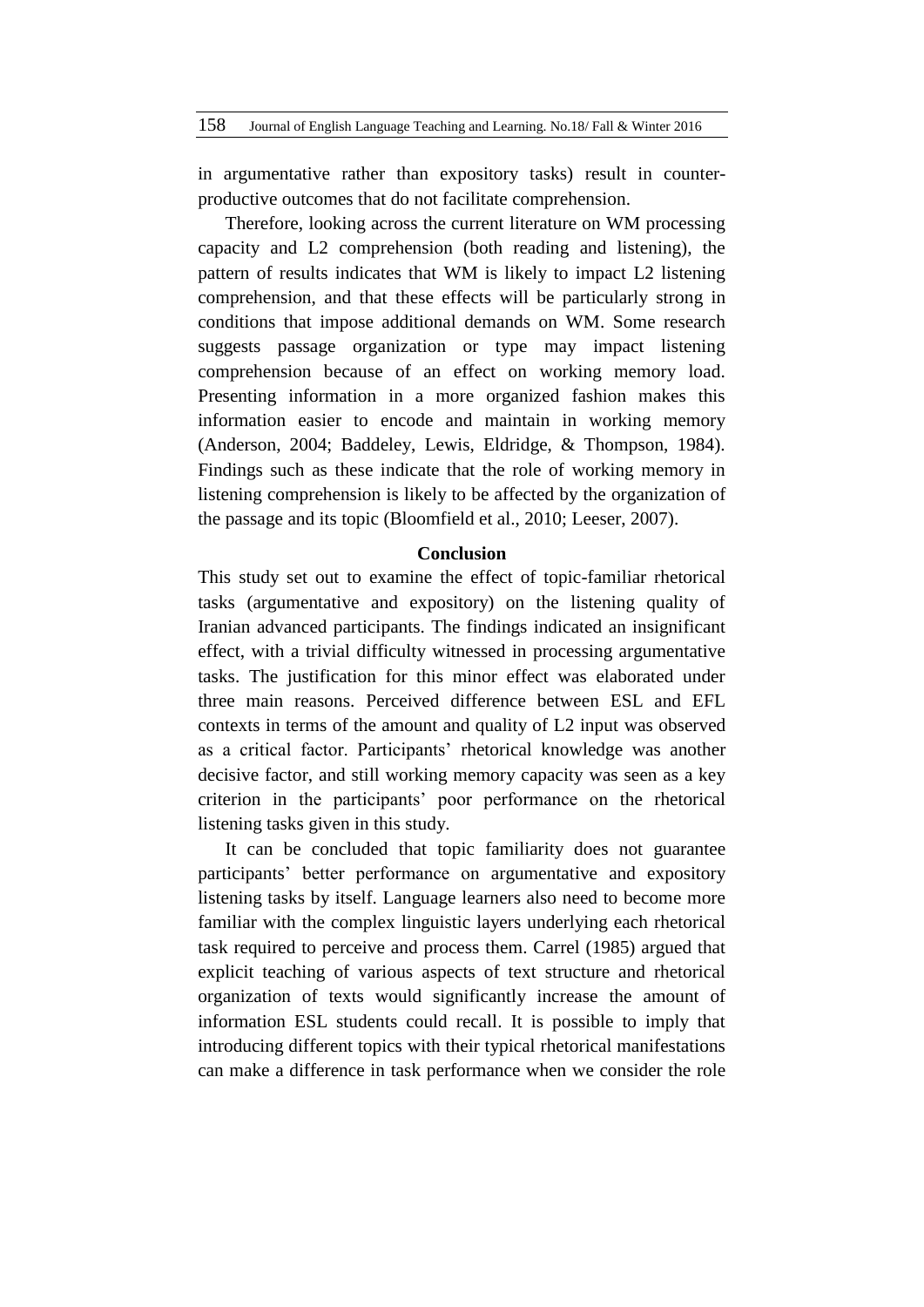of rhetoric tasks in the language learners' listening quality. Another implication is that conscious raising and direct teaching of rhetorical listening tasks even with advanced learners may improve their performance. For example, this might require including a number of different listening tasks, with different types of listening texts of varying lengths and of different genres that are representative of the types of spoken language the test taker is expected to be able to comprehend (Brown, 1995; Buck, 2001).

At the end, it is prudent to assert that this study is not without its limitations. It was carried out with a rather small sample, restricted context, and narrow scope of rhetorical tasks. These factors would make it hard to generalize the findings. Thus, it is recommended any generalizations be done tentatively, as this study is a part of a more comprehensive ongoing project detecting the effect of the instruction and conscious-raising of rhetorical tasks on listening quality.

#### **References**

- Aidininlou, N. A, Nasab, M. B., & Motlagh, S.F.P. (2012). The impact of content related information on Iranian EFL learners' listening comprehension. *International Journal of Scientific & Engineering Research, 3(10),* 1-12.
- Anderson, J. R. (2004). *Cognitive psychology and its implications* (6th ed.). New York: Worth.
- Anderson, L.W., Krathwohl, D.R., Airasian, P.W., Cruikshank, K.A., Mayer, R.E., Pintrich, P.R., Raths, J., & Wittrock, M.C. (2001). A taxonomy for learning, teaching, and assessing: A revision of Bloom's taxonomy of educational objectives. New York: Longman.
- Anderson, A., & Lynch, T. (1988). *Listening*. Oxford: Oxford University Press.
- Andrews, R. (2010). *Argumentation in higher education: Improving practice through theory and research*. New York: Routledge.
- Askehave, I. & Swales, J. (2001). Genre identification and communicative purpose: A problem and a possible solution. *Applied Linguistics, 21*, 195-212.
- Bachman, L. F., & Palmer, A. S. (1996). *Language testing in practice*. Oxford: Oxford University Press.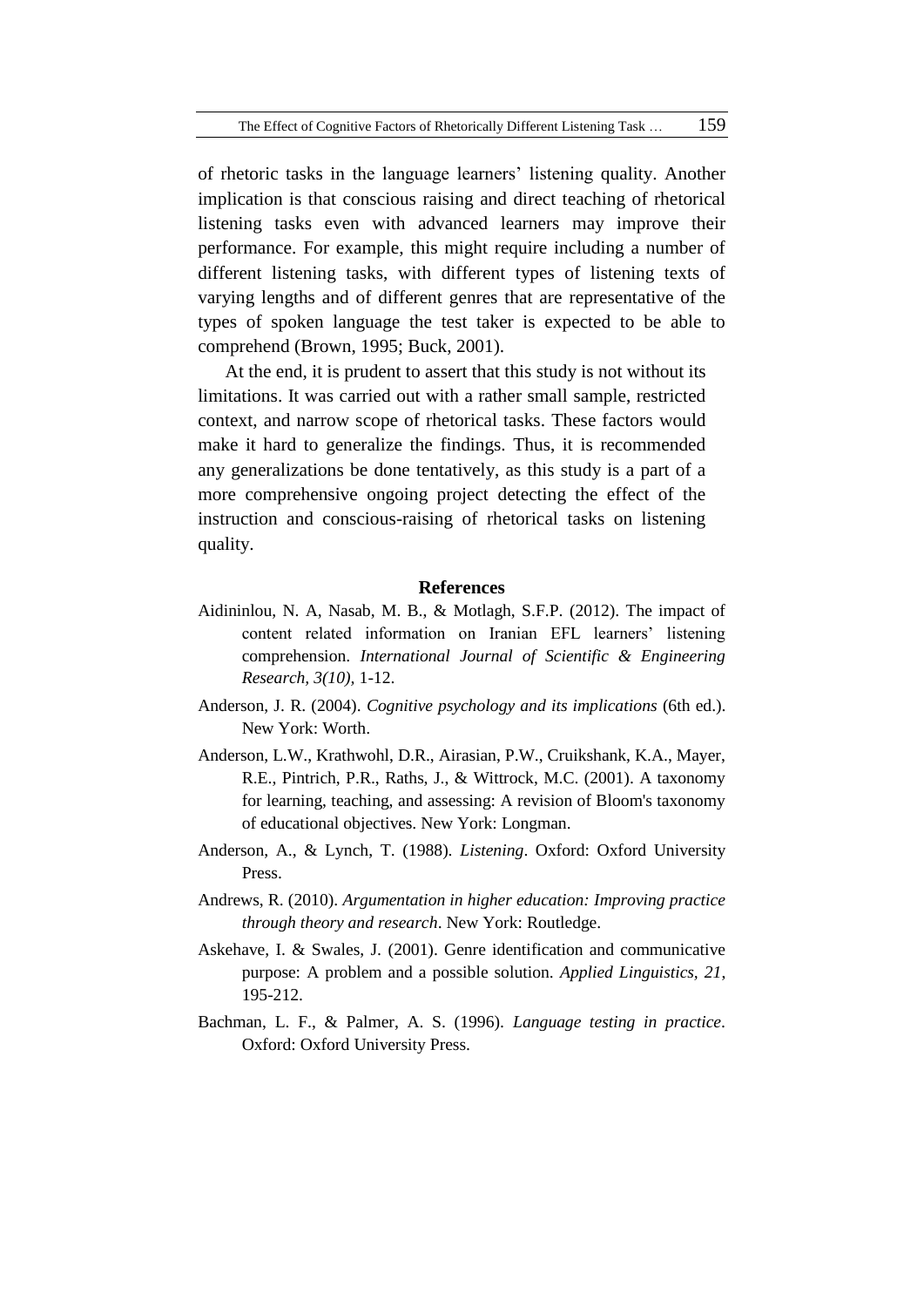- Bacon, S. M. (1992). Phases of listening to authentic input in Spanish: A descriptive study. *Foreign Language Annals*, *25*, 317-334.
- Baddeley, A. D, Eldridge, M., Lewis, Y., & Thomson, N. (1984). Attention and retrieval from long-term memory. *Journal of Experimental Psychology: General*, *113*, 518–540.
- Bain, A. (1967). *English composition and rhetoric* (2nd ed.). New York: Appleton & company.
- Bloomfield, A. Wayland, S. Rhoades, E. Blodgett, A. Linck, J. & Ross, S. (2010). What makes listening difficult? Factors affecting second language listening comprehension. Unpublished Research. University of Maryland. Center for Advanced Study of Language.
- Bodie, G., Worthington, D., Imhof, M., & Cooper, L. (2008). What would a unified field of listening look like? A proposal linking past perspectives and future endeavors. *The International Journal of Listening, 22*, 103–122.
- Brooks, C. & Warren, R. P. (1979). Modern rhetoric. Published by Harcourt Brace Jovanovich.
- Brown, G. (1995). *Speakers, listeners and communication:* Cambridge University Press.
- Buck, G. (2001). *Assessing Listening*. Cambridge: Cambridge University Press.
- Burns, M. K., Dean V.J., Foley, S. (2004). Pre-teaching unknown key words with incremental rehearsal to improve reading fluency and comprehension with children identified as reading disabled. *Journal of School Psychology, 42(4)*, 303-14.
- Carrel, P.L. (1985). Facilitating ESL reading by teaching text structure. *TESOL Quarterly*, 19 (4), 727-753.
- Carroll, J. (1977). *On learning from being told*. In M.C. Wittrock (ed.), Learning and instruction (2nd ed., pp. 496-512). Berkeley, CA: McCutchan.
- Carroll, D.W. (2008). Psychology of Language (5ed). London: Thomson Wadsworth
- Carrell, P., & Eisterhold, J. (1983). Schema theory and ESL reading pedagogy. *TESOL Quarterly*, *17*, 553–573.
- Chiang, C. S., & Dunkel, P. (1992). The effect of speech modification, prior knowledge, and listening proficiency on EFL lecture learning. *TESOL Quarterly, 26(2)*, 345–374.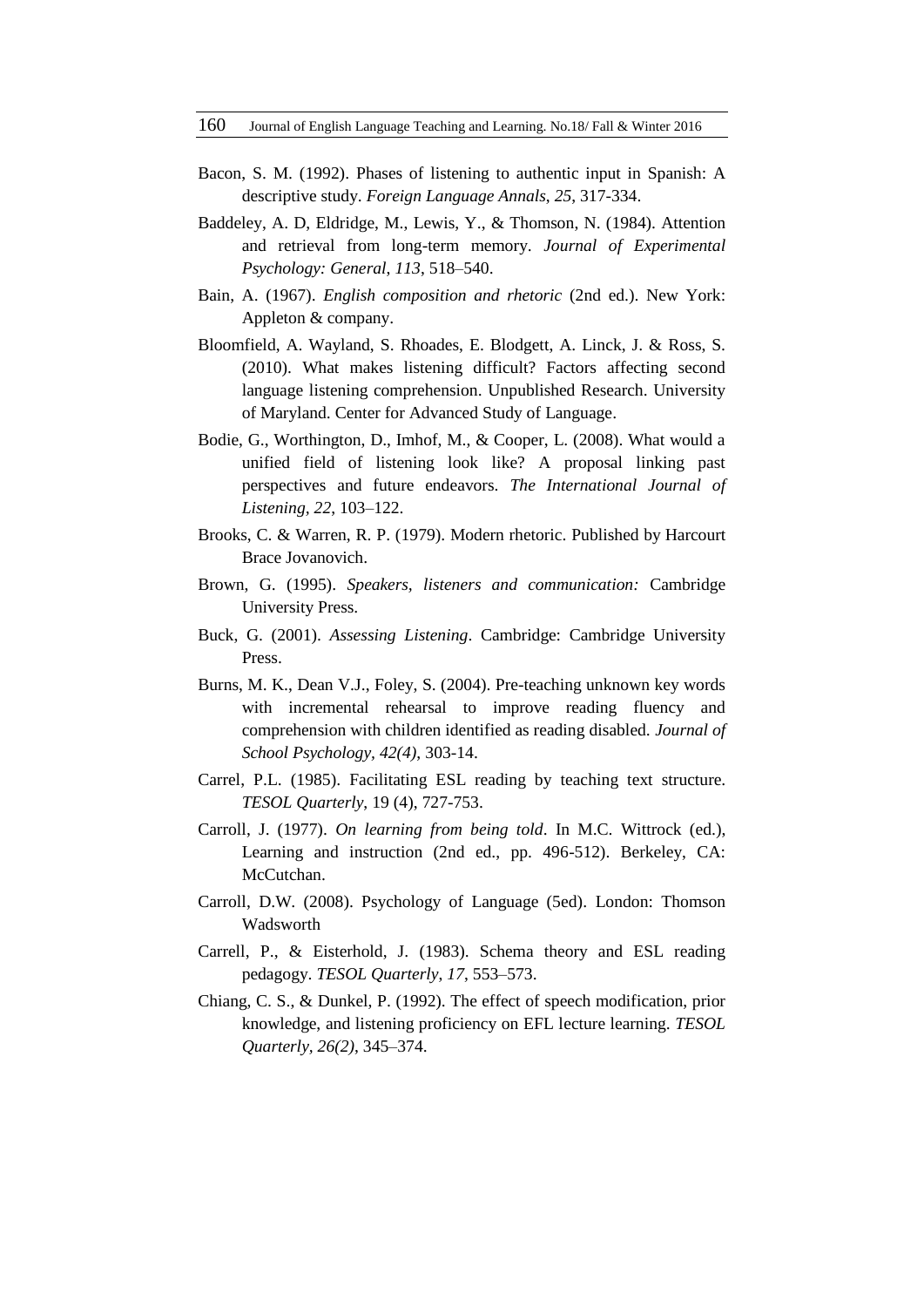- Cohen, J. (1977). *Statistical power analysis for the behavioral sciences*  (Rev. ed.). New York: Academic Press.
- Cook, V. D. (1975). Strategies in the comprehension of relative clauses. Language and Speech, 18 (3), 204-212.
- Chang, C. (2006). Effects of Topic Familiarity and Linguistic Difficulty on the Reading Strategies and Mental Representations of Nonnative Readers of Chinese. *Journal of Language and Learning, 4(4),* 172- 198.
- Cumming, A. (1989). Writing expertise and language proficiency. *Language Learning, 39,* 81-141.
- Daneman, M., & Carpenter, P. A. (1980). Individual differences in working memory and reading. *Journal of Verbal Learning and Verbal Behavior, 19*, 450–466.
- Ellis, R. (2003). *Task-based language learning and teaching.* Oxford: Oxford University Press.
- Ellis, R., & Yuan, F. (2004). The effects of planning on fluency, complexity, and accuracy in second language narrative writing. *Studies in Second Language Acquisition, 26*, 59–84.
- Fowler, W.S., Coe, N., 1976. Nelson English Language Tests. Bulter & Tannerltad, London.
- Freedle, R., & Kostin, I. (1996). *The prediction of TOEFL listening comprehension item difficulty for minitalk passages: Implications for construct validity*. (TOEFL Research Report No. 56). Princeton, NJ: Educational Testing Service.
- Gabrielson, S., Gordon, B., & Engelhard, G. (1995). The effects of task choice on the quality of writing obtained in a statewide assessment. *Applied Measurement in Education, 8,* 273–290.
- Goh, C. C. M. (2000). A cognitive perspective on language learners' listening comprehension problems. *System, 28*, 55–75.
- Haberlandt, K., Berian, C., & Sanderson, J. (1980). The episode schema in story processing. *Journal of Verbal Learning and Verbal Behavior, 19*, 635-650.
- Hamp-Lyons, L., & Mathias, S. P. (1994). Examining expert judgments of task difficulty on essay tests. *Journal of Second Language Writing, 3*, 85–96.
- Hartman, D. K., & Hartman, J. A. (1993). Reading across Texts: Expanding the role of the reader. *The Reading Teacher, 47(3)*, 202-211.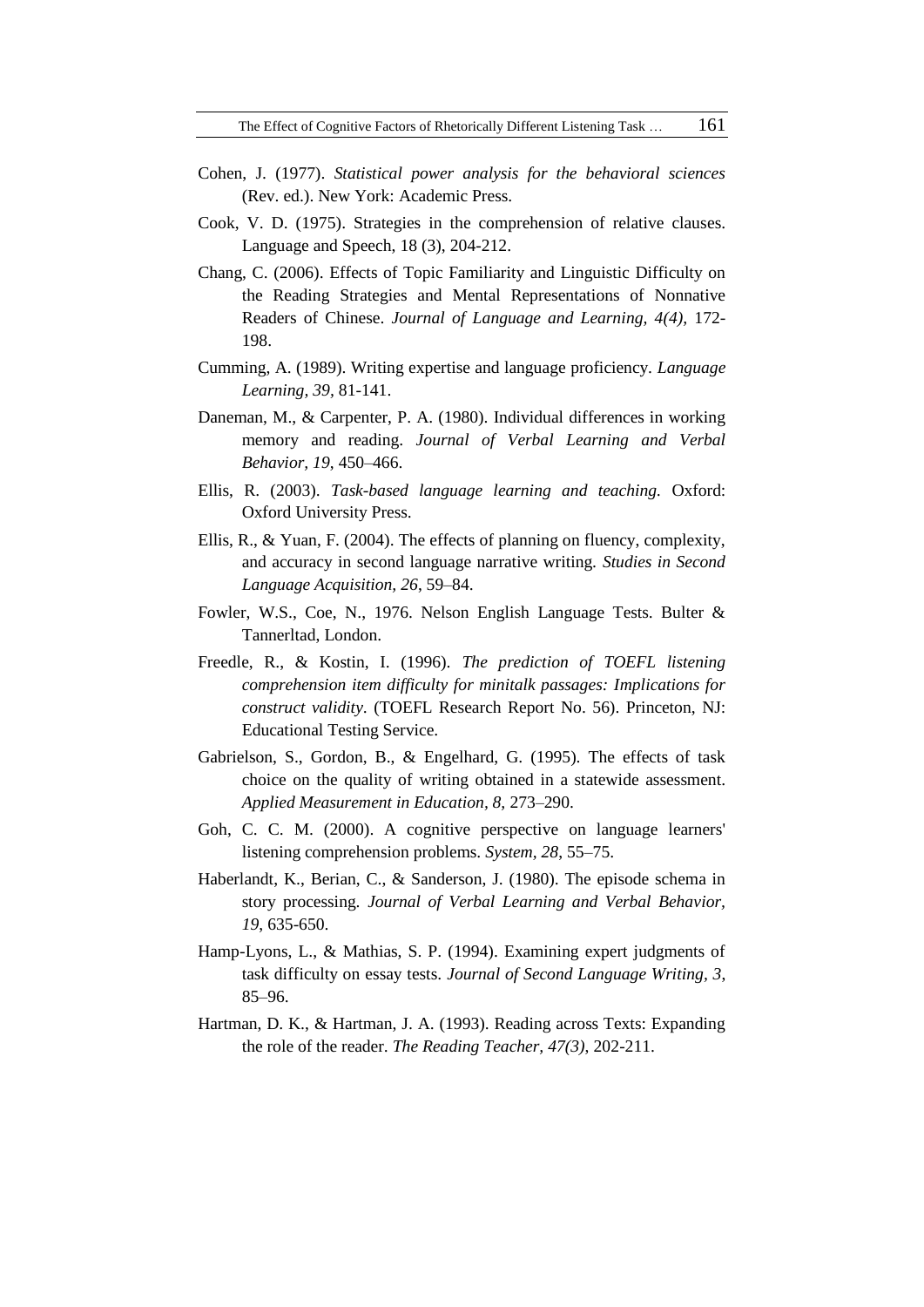- Hatim, B., Mason, I. (1997). *The translator as communicator.* London: Routledge
- Hayati, M. (2009). The Impact of Cultural Knowledge on Listening Comprehension of EFL Learners. *English Language Teaching, 2(3),* 144-152.
- Huebner, T. (1995). The effect of overseas language programs. In B. Freed (Ed.). Second Language Acquisition in a study Abroad Context (pp.171-193). Philadelphia: John Benjamins.
- Kaprova, L. V. (1999). Considering the following when selecting and using authentic materials *TESOL Matters, l9 (2),* 15-16*.*
- Kobeleva, P. (2012). Second language listening and unfamiliar proper names: comprehension barrier? *RELC Journal*, *43(1)*, 83 –98.
- Kuhn, D., & Franklin, S. (2006). The second decade: What develops (and how)? In W. Damon, R. M. Lerner, D. Kuhn, & R. Siegler (Eds.), *Handbook of child psychology (Vol. 2): Cognition, perception, and language* (6th ed., pp. 953-993). Hoboken, NJ: Wiley.
- Lantoff, J. (1999). Second culture acquisition: cognitive considerations. In E. Hinkel (Ed.), *Culture in second language teaching and learning*. Oxford, UK: Oxford University Press.
- Leeser, M. J. (2007). Learner-based factors in L2 reading comprehension and processing grammatical form: Topic familiarity and working memory. *Language Learning, 57*(2), 229–270.
- Long, M. (1985). Input and second language acquisition theory. In S. Gass &C. Madden (Eds), *Input in second language acquisition*. Rowley, MA: Newbury House.
- Long, D. R. (1990). What you don't know can't help you: An exploratory study of background knowledge and second language listening comprehension. *Studies in Second Language Acquisition*, *12*, 65-80.
- Lu, X. (2011). A corpus-based evaluation of syntactic complexity measures as indices of college level ESL writers' language development. *TESOL Quarterly, 45*(1), 36-62.
- Mackey, A. & Gass, S. (2005). *Second language research: methodology and design*. Lawrens Erlbaum Associates, Publisher: Mahwah, New Jersey.
- Markham, P. L., & Latham, M. (1987). The influence of religion-specific background knowledge on listening comprehension of adult second language students. *Language Learning*, *37*, 157-170.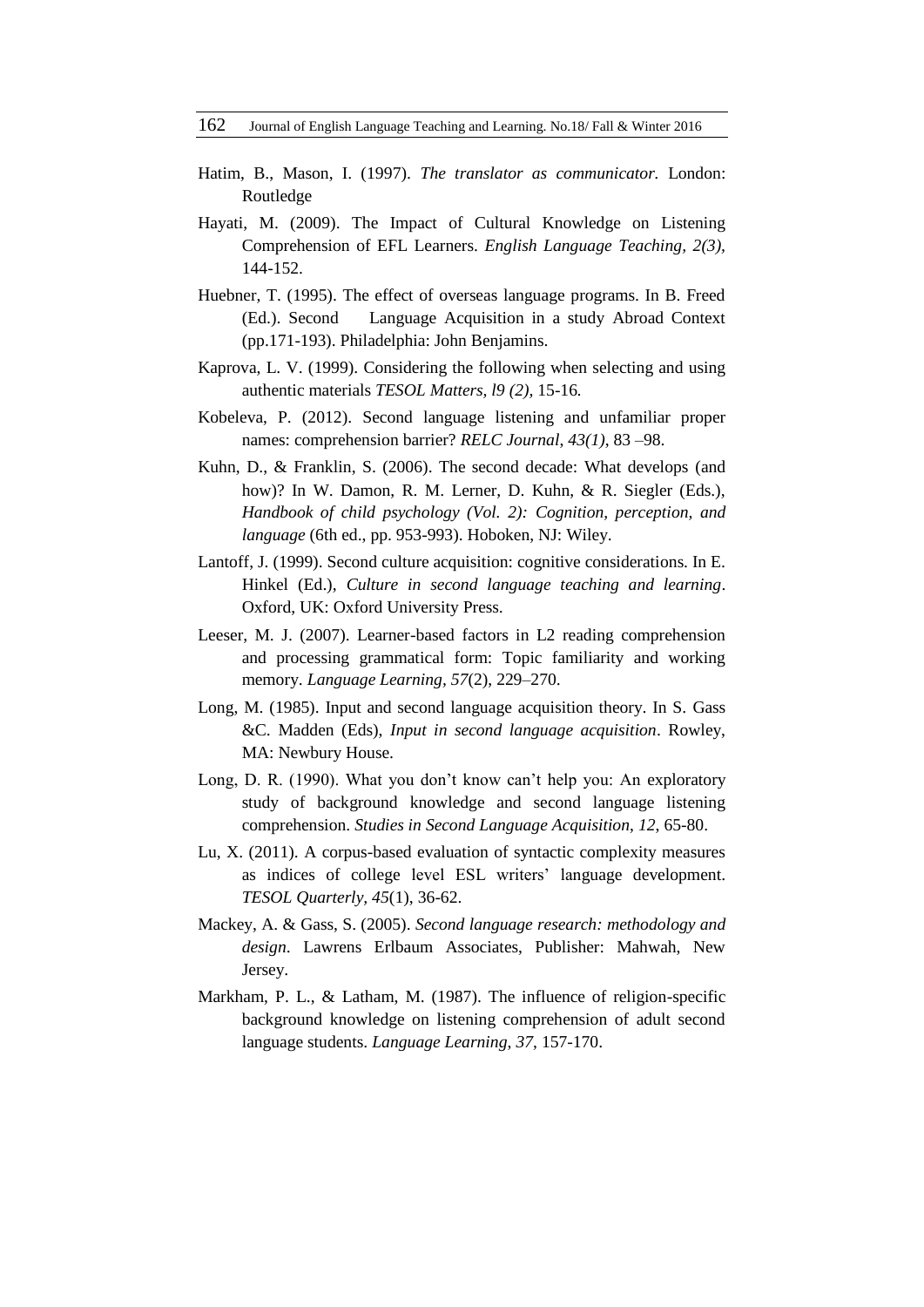- Martínez, A. C. (2013). The use of various assessment tasks in the analysis of the effect of prior knowledge and interest on l2 reading comprehension. *RESLA, 26*, 289-306.
- Martos, R. M. (2004). Second language acquisition, psychological factors, cognitive factors. *Aldadis.net La revista de educación*, 9, 51-54.
- Meyer, B. J. F., & Freedle, R. O. (1984). Effects of discourse type on recall. *American Educational Research Journal, 21(1)*, 121– 143.
- Mueller, G. A. (1980). Visual contextual cues and listening comprehension: An experiment.*Modern Language Journal*, *64*, 335-340.
- Nation, I. S. P. & Newton, J. (2009). Teaching ESL/EFL listening and speaking. Routledge.
- Nunan, D. (1998). Approaches to teaching listening in language classroom. *In proceedings of the 1997 Korea TESOL Conference. Taejon, Korea: KOTESOL*.
- Piaget, J. (1972). *The psychology of the child*. New York: Basic Books.
- Pulido, D. (2007). The Effects of Topic Familiarity and Passage Sight Vocabulary on L2 Lexical Inferencing and Retention through Reading. *Applied Linguistics, 28(1)*, 66-86.
- Ravid, D. (2004). Emergence of linguistic complexity in written expository texts: Evidence from later language acquisition. In D. Ravid & H. Bat-Zeev Shyldkrot (Eds.), *Perspectives on language and language development* (pp. 337–355). Dordrecht: Kluwer.
- Reynolds, D. W. (2002, December). Linguistic and cognitive development in the writing of middle-grade English language learners*. Southwest Journal of Linguistics*.
- Richard, J. C. (2001). *Curriculum development in language teaching*. Cambridge: Cambridge University Press.
- Robinson, P. (2010). Situating and distributing cognition across task demands: The SSARC model of pedagogic task sequencing. In M. Putz, & L. Sicola (Eds.), *Cognitive processing in second language acquisition: Inside the learner's mind* (pp. 239-264). Amsterdam /Philadelphia PA: John Benjamins.
- Rost, M. (1994). On-line summaries as representations of lecture understanding. In Flowerdew, J. (ed). *Academic listening. Research perspectives*, 93-127. Cambridge: CUP.
- Rost, M. (2005). L2 Listening. In E. Hinkel (Ed.), *Handbook of Research on Second Language Teaching and Learning*. (pp. 503– 528). Mahwah, NJ: Lawrence Erlbaum.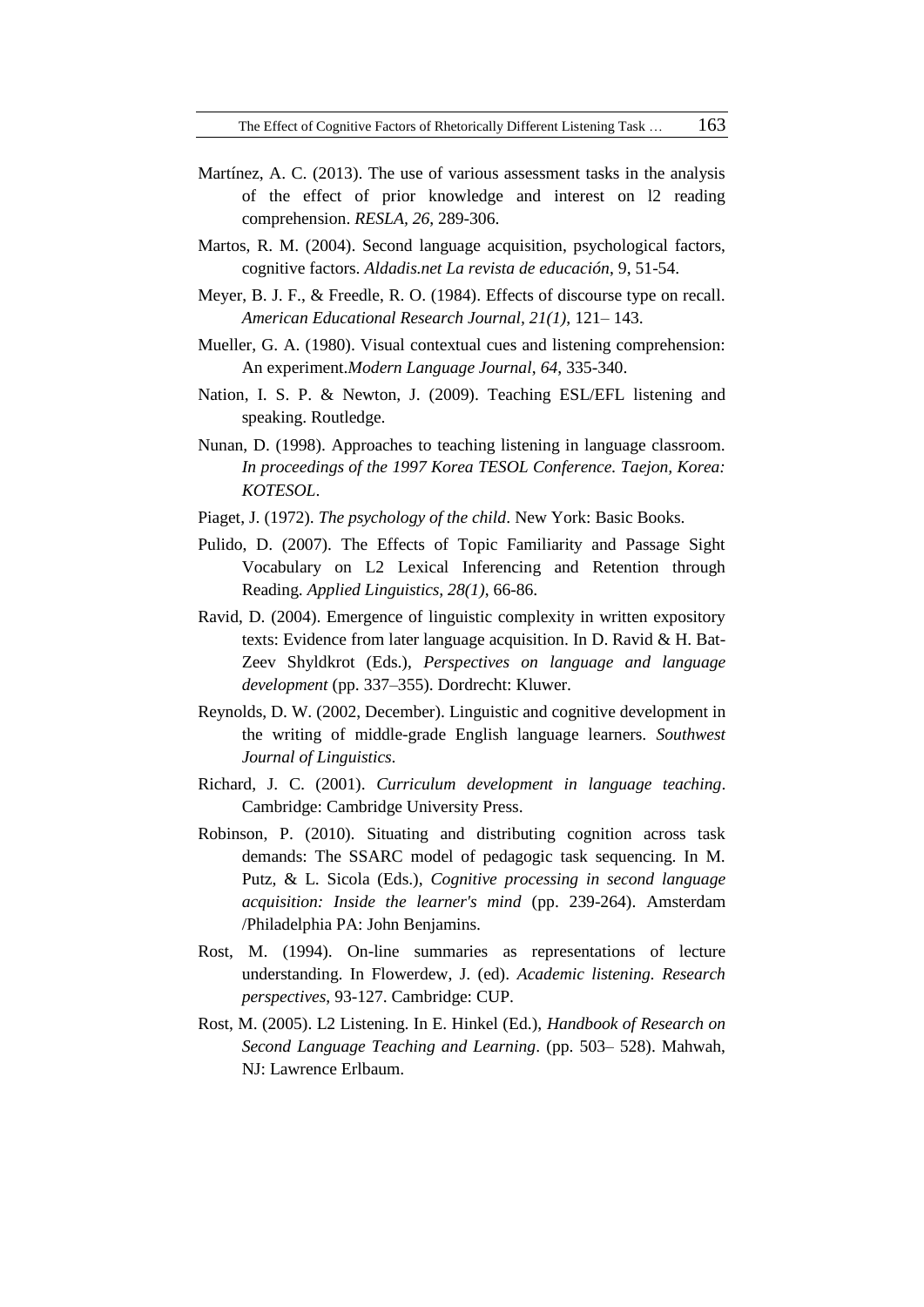- Rubin, J. (1994). A review of second language listening comprehension research. *The Modern Language Journal, 78*(2), 199–221.
- Sadeghi, B., Hassani, M., & Noory, H. (2014). The Effect of Teaching Different Genres on Listening Comprehension Performance of Iranian EFL Students. *Journal of Language Teaching and Research, 5(3)*, 517-523.
- Sadighi, F. and Zare, S. (2002). Is listening comprehension influenced by the background knowledge of the learners? A case study of Iranian EFL learners. *The linguistics Journal, 1(3),* 110-126.
- Schmidt-Rinehart, B. C. (1994). The effects of topic familiarity on second language listening comprehension. *The Modern Language Journal, 78(2),* 179-189.
- Skehan, P. (1998). *A cognitive approach to language learning.* Oxford University Press.
- Skehan, P. & Foster, P. (2001). Cognition and tasks. In P. Robinson (Ed*.*), *Cognition and second language instruction* (pp. 181-203). Cambridge: Cambridge University Press.
- Smith, C. S. (2003). *Modes of discourse: The local structure of texts*. Cambridge. University Press.
- Swales, J. (1990). *Genre analysis: English in academic and research settings*. Cambridge: Cambridge University Press.
- Vandergrift, L. (2007). Recent developments in second and foreign language listening comprehension research. *Language Teaching, 40* (3), 191– 210.
- Vidal-abarca, E., Reyes, H., Gilabert, R., Calpe, J., Soria, E., Graesser, A. (2002). ETAT: Expository text analysis tool. *Behavior Research Methods, Instruments, & Computers 2002, 34 (1),* 93-107.
- Waters, G. S., & Caplan, D. (1996). The measurement of verbal working memory capacity and its relation to reading comprehension. *The Quarterly Journal of Experimental Psychology, 49 (1)*, 51-74.
- Weigle, S. C. (2002). *Assessing writing*. Cambridge: Cambridge University Press.
- Yildirim, *K., Yildiz, M., Ate, S., & Rasinski, T.* (2010). School students' listening and reading comprehension levels with regard to text types. *Theory & Practice 10 (3)*, 1879-1891
- Yang, W. (2009). Topic effect on writing fluency and linguistic complexity of ESL writers and predictive values of writing fluency and linguistic